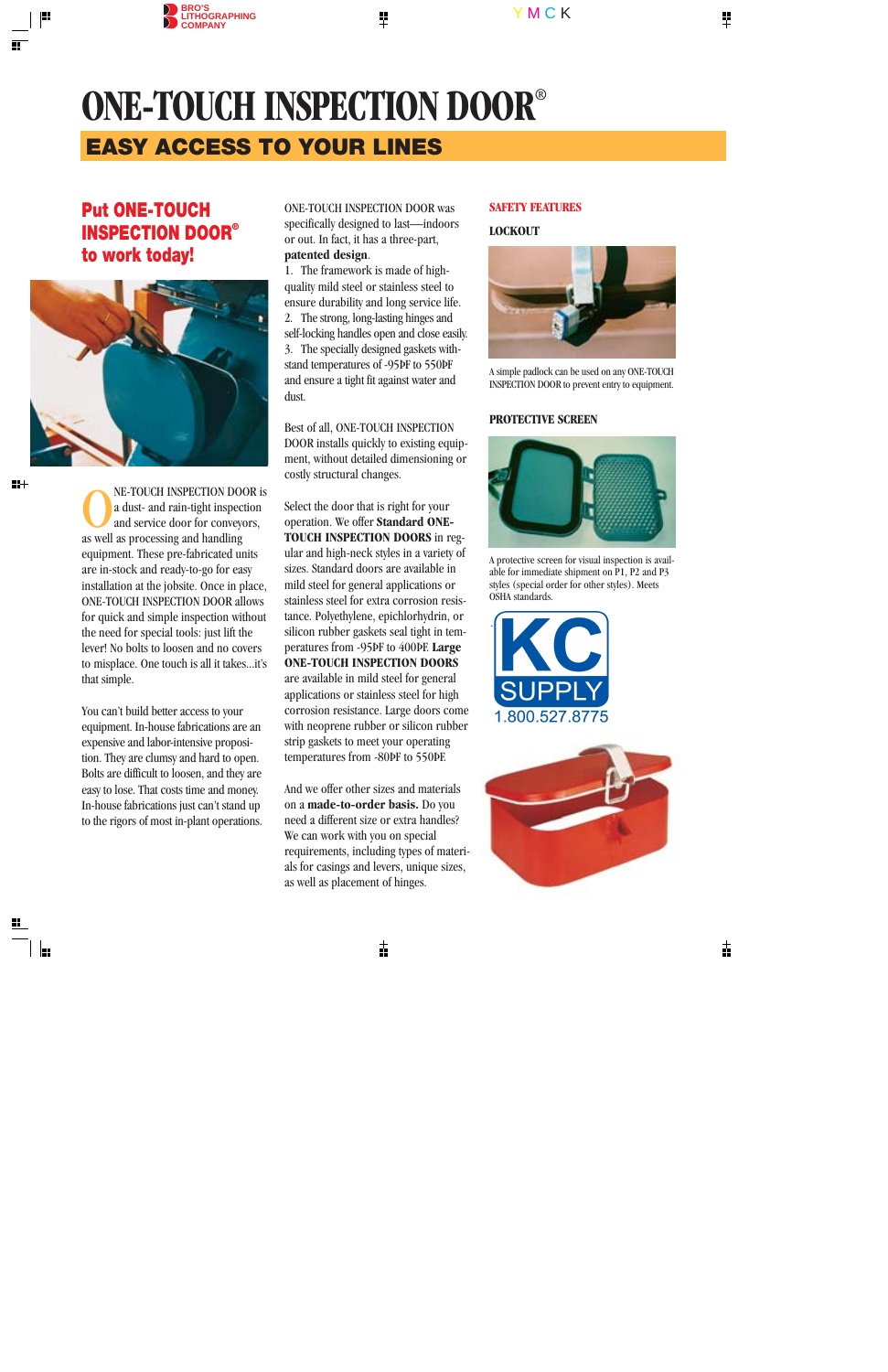# **ONE-TOUCH INSPECTION DOOR®**



#### **STANDARD MODEL**

| <b>Description</b> | <b>Material Thickness</b> |
|--------------------|---------------------------|
| <b>Frame</b>       | 10 gauge                  |
| Cover              | 13 gauge                  |

# **GASKET OPTIONS**

| <b>Materials</b>         | <b>Temperature Ranges</b> |
|--------------------------|---------------------------|
| <b>Polyethylene (SG)</b> | $-95$ PF to 175PF         |
| Epichlorhydrin (ECH)     | $-40$ PF to 275PF         |
| Silicon rubber (HT)      | $-67$ PF to $400$ PF      |

## **COMPONENT COMPOSITION** *COMPOSITION \* Call for Availability.*

| <b>Body Material</b>              | Handle Material     |
|-----------------------------------|---------------------|
| Mild steel with rust-proof primer | Chrome-plated       |
| 304 Stainless steel               | Chrome-plated       |
| 304 Stainless steel               | 304 Stainless steel |
| 316L Stainless steel              | Chrome-plated       |
| 316L Stainless steel              | 304 Stainless steel |

### **STANDARD ONE-TOUCH INSPECTION DOOR SPECIFICATIONS** Dimensions are in inches unless otherwise indicated.

| <b>Style/Model No.</b>                                |                                                      |              | <b>Door Frame</b> |                |                            |                | <b>Cover</b> |                |      |                            | <b>Lever</b> |      |                            | Approx.        |                |                     |
|-------------------------------------------------------|------------------------------------------------------|--------------|-------------------|----------------|----------------------------|----------------|--------------|----------------|------|----------------------------|--------------|------|----------------------------|----------------|----------------|---------------------|
|                                                       |                                                      |              |                   | H              |                            |                |              |                |      | H1                         |              | L1   |                            |                | Weight (lbs.)  |                     |
| Regular                                               | <b>High Neck</b>                                     | $\mathsf{A}$ | B                 | Reg.           | <b>High</b><br><b>Neck</b> | <b>A1</b>      | A2           | <b>B1</b>      | Reg. | <b>High</b><br><b>Neck</b> |              | Reg. | <b>High</b><br><b>Neck</b> | Qty.           | Reg.           | Hiah<br><b>Neck</b> |
| P1                                                    | P <sub>1</sub> H                                     | 5            | 8                 | $\overline{2}$ | $\overline{4}$             | 61/4           | 81/2         | $\overline{9}$ | 21/2 | 41/2                       |              | 41/2 | 61/2                       | $\mathbf{1}$   | 5              | 6                   |
| P <sub>2</sub>                                        | P <sub>2</sub> H                                     | 8            | 12                | $\overline{2}$ | $\overline{4}$             | 9              | 111/4        | 13             | 21/2 | 41/2                       |              | 41/2 | 61/2                       | $\mathbf{1}$   | 7              | 9                   |
| P <sub>3</sub>                                        | P3H                                                  | 13 3/4       | 19 3/4            | $\overline{2}$ | $\overline{4}$             | 15             | 171/4        | 203/4          | 21/2 | 41/2                       |              | 41/2 | 61/2                       | $\overline{2}$ | 13             | 18                  |
| P4                                                    |                                                      | 19 3/4       | 231/2             | 3              | N/A                        | 20 3/4         | 231/4        | 24 3/4         | 31/2 | N/A                        |              | 41/2 | N/A                        | $\overline{2}$ | 24             | N/A                 |
|                                                       |                                                      |              |                   |                |                            |                |              |                |      |                            |              |      |                            |                |                |                     |
|                                                       | 304 Stainless Steel Body, Chrome-Plated Handle       |              |                   |                |                            |                |              |                |      |                            |              |      |                            |                |                |                     |
| Q1                                                    | Q1H                                                  | 5            | 8                 | $\overline{2}$ | $\overline{4}$             | 61/4           | 81/2         | 9              | 21/2 | 41/2                       |              | 41/2 | 61/2                       | $\mathbf{1}$   | 5              | 6                   |
| Q <sub>2</sub>                                        | Q2H                                                  | 8            | 12                | $\overline{2}$ | $\overline{4}$             | 9              | 111/4        | 13             | 21/2 | 41/2                       |              | 41/2 | 61/2                       | $\mathbf{1}$   | $\overline{7}$ | 9                   |
| Q3                                                    | Q3H                                                  | 13 3/4       | 19 3/4            | $\overline{2}$ | $\overline{4}$             | 15             | 171/4        | 203/4          | 21/2 | 41/2                       |              | 41/2 | 61/2                       | $\overline{2}$ | 13             | 18                  |
| Q4                                                    |                                                      | 19 3/4       | 231/2             | 3              | N/A                        | 20 3/4         | 231/4        | 24 3/4         | 31/2 | N/A                        |              | 41/2 | N/A                        | $\overline{2}$ | 24             | N/A                 |
|                                                       |                                                      |              |                   |                |                            |                |              |                |      |                            |              |      |                            |                |                |                     |
|                                                       | 304 Stainless Steel Body, 304 Stainless Steel Handle |              |                   |                |                            |                |              |                |      |                            |              |      |                            |                |                |                     |
| <b>R1</b>                                             | R <sub>1</sub> H                                     | 5            | 8                 | $\overline{2}$ | $\overline{4}$             | 61/4           | 81/2         | 9              | 21/2 | 41/2                       |              | 41/2 | 61/2                       | $\mathbf{1}$   | 5              | 6                   |
| R <sub>2</sub>                                        | R <sub>2</sub> H                                     | 8            | 12                | $\overline{2}$ | $\overline{4}$             | 9              | 111/4        | 13             | 21/2 | 41/2                       |              | 41/2 | 61/2                       | $\mathbf{1}$   | $\overline{7}$ | 9                   |
| R <sub>3</sub>                                        | R3H                                                  | 13 3/4       | 19 3/4            | $\overline{2}$ | $\overline{4}$             | 15             | 171/4        | 203/4          | 21/2 | 41/2                       |              | 41/2 | 61/2                       | $\overline{2}$ | 13             | 18                  |
| <b>R4</b>                                             |                                                      | 19 3/4       | 231/2             | 3              | N/A                        | 20 3/4         | 23 1/4       | 243/4          | 31/2 | N/A                        |              | 41/2 | N/A                        | $\overline{2}$ | 24             | N/A                 |
| 316L Stainless Steel Body, Chrome-Plated Handle       |                                                      |              |                   |                |                            |                |              |                |      |                            |              |      |                            |                |                |                     |
| QS1                                                   | QS1H                                                 | 5            | 8                 | $\overline{2}$ | $\overline{4}$             | 61/4           | 81/2         | 9              | 21/2 | 41/2                       |              | 41/2 | 61/2                       | $\mathbf{1}$   | 5              | 6                   |
| QS <sub>2</sub>                                       | QS2H                                                 | 8            | 12                | $\overline{2}$ | $\overline{4}$             | $\overline{9}$ | 111/4        | 13             | 21/2 | 41/2                       |              | 41/2 | 61/2                       | $\mathbf{1}$   | $\overline{7}$ | $\boldsymbol{9}$    |
| QS3                                                   | QS3H                                                 | 13 3/4       | 19 3/4            | $\overline{2}$ | $\overline{4}$             | 15             | 171/4        | 203/4          | 21/2 | 41/2                       |              | 41/2 | 61/2                       | $\overline{2}$ | 13             | 18                  |
|                                                       |                                                      |              |                   |                |                            |                |              |                |      |                            |              |      |                            |                |                |                     |
| 316L Stainless Steel Body, 304 Stainless Steel Handle |                                                      |              |                   |                |                            |                |              |                |      |                            |              |      |                            |                |                |                     |
| RS1                                                   | RS1H                                                 | 5            | 8                 | $\overline{2}$ | $\overline{4}$             | 61/4           | 81/2         | 9              | 21/2 | 41/2                       |              | 41/2 | 61/2                       | $\mathbf{1}$   | 5              | 6                   |
| RS <sub>2</sub>                                       | RS <sub>2</sub> H                                    | 8            | 12                | $\overline{2}$ | $\overline{4}$             | 9              | 111/4        | 13             | 21/2 | 41/2                       |              | 41/2 | 61/2                       | 1              | 7              | 9                   |
| RS3                                                   | RS3H                                                 | 13 3/4       | 19 3/4            | $\overline{2}$ | $\overline{4}$             | 15             | 171/4        | 203/4          | 21/2 | 41/2                       |              | 41/2 | 61/2                       | $\overline{2}$ | 13             | 18                  |

Note: Dimensions are rounded to the nearest  $1/4$ ".  $\blacksquare$ .